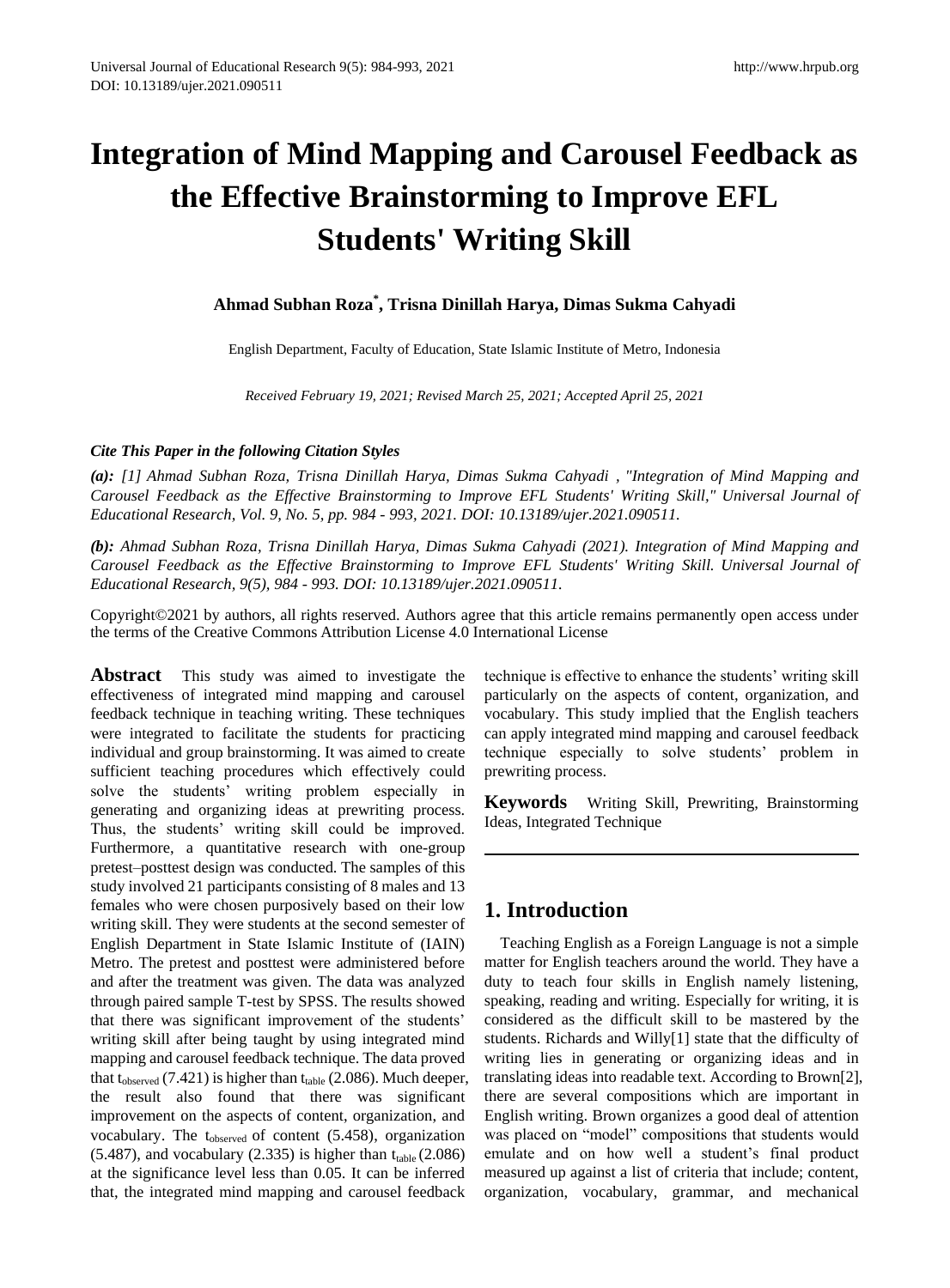considerations (spelling and punctuation). It can be inferred that, writing as the productive skill does not only require vocabulary mastery and grammar comprehension, but also it needs the ability in generating and organizing the ideas. It also means that there is no guaranty for the students if they had mastered vocabularies and grammar, they would have had a good writing skill. Moreover, there are several writing processes which have significant roles in determining final product of writing. Graves (1983) in Johnson[3] organizes five writing processes namely prewriting, drafting, revising, editing, and publishing and sharing.

As the EFL learners, writing is essential to be taught from junior high school until university level in Indonesia. Based on Indonesian curriculum, the learners have a duty to master academic writing such as producing a text, essay or project paper. However, there are many students who still have difficulties in writing although they have mastered sufficient English vocabularies and grammar in their schools or courses. It means that their main problem in writing is in generating and organizing the appropriate ideas related to writing topic. In other words, the problem lies in prewriting or brainstorming process. Therefore, formulating appropriate solution for this problem is needed.

Related to brainstorming, Bailey[4] explains that it is best to begin planning by analysing the title and then writing down any ideas that seem relevant. Brainstorming technique in prewriting process also can be done by individuals or group. For individual brainstorming, the techniques mostly used in teaching are mind mapping or clustering. Actually, the concepts of both techniques are similar. Those are used to facilitate the students to practice individual brainstorming through a graphic for organizing

ideas. Harmer[5] elaborates that another visual way of making preparation notes is often referred to as a spidergram or mind map. In this idea-generating model students start with a topic at the center and then generate a web of ideas from that. Moreover, mind mapping is assumed as the easiest way to develop information in a human mind and take information from out of brain. It is a creative and an effective way that map our ideas.

There are several previous studies which have investigated the effectiveness of clustering and mind mapping. Previous study from Triza, et al. [6] concluded that clustering technique has given significant effect towards students' writing skill of narrative text. Marzelia, et al. [7] found that the use of clustering technique in teaching writing was effective to improve students' skill in writing hortatory exposition. Related to mind mapping, Bukhari[8] identified appropriate mind mapping techniques to enhance the EFL learners' writing ability. The results indicated that the learners, who were taught through mind maps, improved cohesion and coherence; content paragraph structure and length in writing. The results manifested that the hierarchical structure of the Mind mapping techniques used in the prewriting process enhanced the EFL learners' writings. Moreover, Riswanto and Pebri[9] found that mind mapping improved students' writing achievement. In addition, Riswanto[10] concluded that there is good impact on the students' achievement and ability in writing report genre through mind-mapping technique. On the other hand, Yunus and Chien[11] infered that majority of the students had positive perceptions of the use of mind mapping strategy in enhancing their writing skills. The use of mind mapping helps students in planning their writing, adapting a deeper level of understanding of the writing topics and promoting creativity in writing.



(Source: Adapted from Graves (1983) in Johnson [3])

**Figure 1.** Writing Processes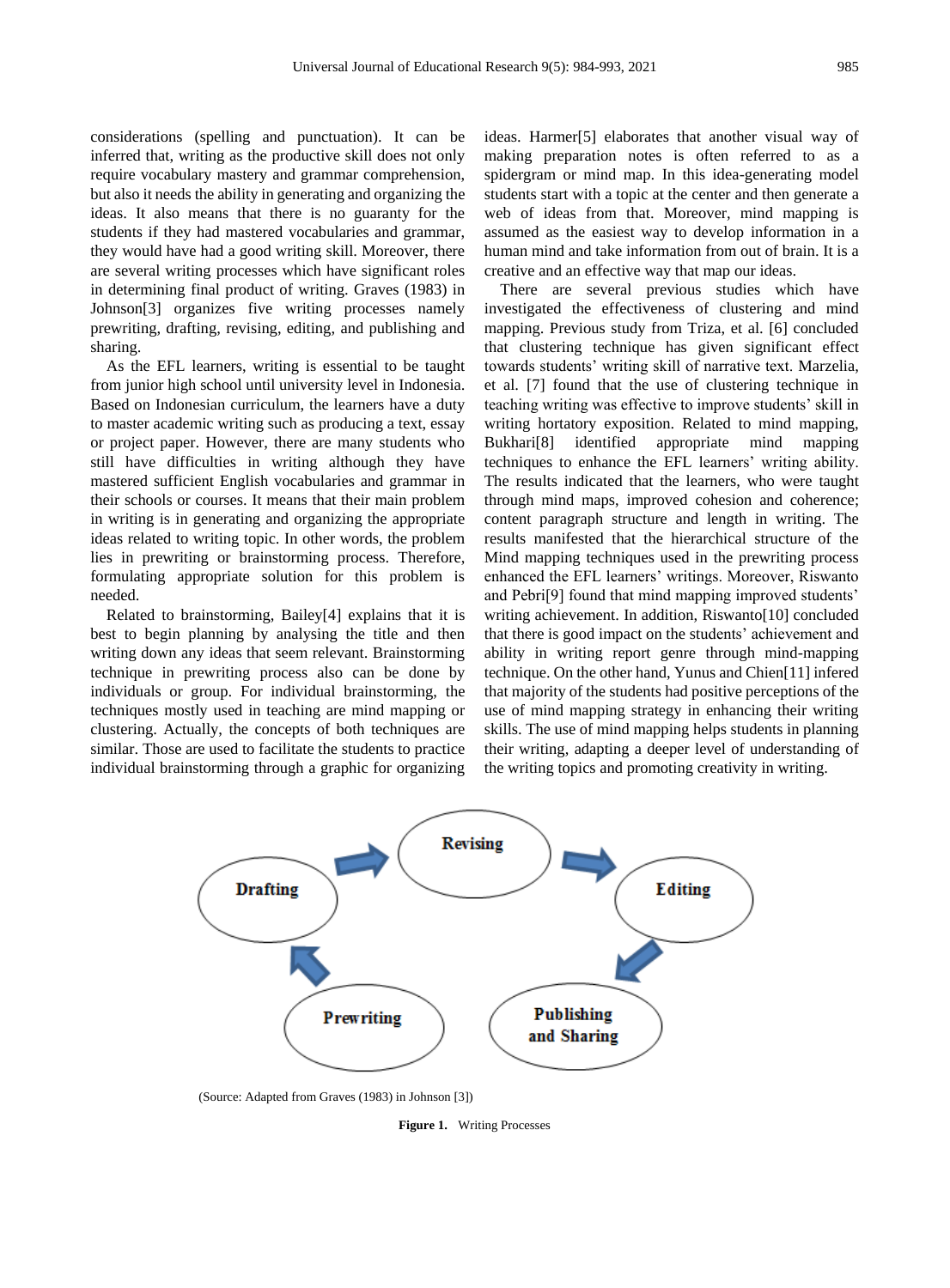Based on the previous studies above, mind mapping technique is potentially useful for helping students to generate and organize the ideas before writing. However, when it is implemented individually, it is assumed less effective because the students only organize their own limited ideas. It does not provide the students another resource to find the ideas related to writing topic. Therefore, group brainstorming is assumed more effective than individuals. According to Manktelow[12], group brainstorming can be very effective for bringing the full experience and creativity of all members of the group to bear on an issue. When individual group members get stuck with an idea, another member's creativity experience can take the idea to the next stage. It can be inferred that mind mapping technique needs to be integrated with one technique that facilitates students to work in pairs.

In facilitating students to practice group brainstorming, the teacher can use mind mapping technique integrated with one of cooperative learning techniques. Related to cooperative learning, Luzzatto and DiMarco[13] argues that in cooperative learning, students are seated in groups and have a mutual goal. Typically, student assignments in a cooperative learning setting do not require students to work together: The assignments can also be completed individually. On the other way, Kagan[14] states that cooperative learning also builds communication skills, develops self-esteem and internal locus of control, increases students' motivation, reduces discipline problems, and promotes cognitive development. In addition, Marashi and Kathami[15] investigated the effect of cooperative learning on EFL learners' creativity and motivation. They applied several Kagan's cooperative structures. The result clarified that the use of CL techniques improved EFL students' creativity and motivation.

Actually, there are many cooperative learning techniques which have been developed by Kagan for teaching. There are carousel feedback, roundtable, roundrobin, rallycoach, numbered heads together, etc. Focus on carousel feedback, it is believed can work effectively as brainstorming group because it provides the opportunity for the students to alternatelly giving the ideas each others. Kagan[16] explains that in applying this technique, teams rotate from project to project to leave feedback for other teams. Specifically, team projects are placed on the team's desk or posted around the room with a feedback form. Each team stands in front of their project. They rotate clockwise to the next team's project. For a specified time, the team discusses their reaction to the project. Timed roundrobin works well for this team discussion. When discussion time is up, Student 1 records the team's feedback. The team rotates to the next project, discusses it, and Student 2 records the team's feedback. The process is continued for each team project. The recorder role is rotated for each project. Teams use the carousel feedback form to record their feedback. Moreover, Kagan[17] also assumes that this technique can be functioned to enhance the students' social and thinking

skills. It is in line with the study from Yusmanto, et al. [18] that found carousel feedback and roundtable cooperative learning models could increase students' HOTS and Social Studies learning outcomes. Carousel feedback provides an opportunity for students to work in groups to discuss and understand issues, problems, and concepts to remember facts, beliefs, information, and/or agreements. During this process, the students work together to produce a response to the question posed by the teacher and reflect responses generated by fellow students. Another investigation, Ahmadifar, et al. [19] compared the effectiveness of two types of cooperative learning techniques namely fishbowl and carousel brainstorming strategies on EFL learners' foreign language speaking ability and anxiety. The results results revealed that carousel brainstorming group outperformed fishbowl group on speaking ability, and reduction of speaking anxiety.

Recalling the previous discussions, most of researchers assumed that mind mapping is the best technique for brainstorming process in writing. However, when it is implemented individually, it is assumed less effective because the students only organize their own limited ideas. It does not provide the students another resource to find the ideas related to writing topic. Therefore, this study aimed to integrate mind mapping and carousel feedback technique to investigate its' effectiveness for teaching writing skill. The combination of these techniques as individual and group brainstorming was aimed to create a sufficient teaching procedure which is able to solve the students' writing problem especially in prewriting process. Thus, the students' writing skill can be improved. Mind mapping was used as the note, graphic organizer, and controller of the students' ideas for writing. Then, carousel feedback was integrated to facilitate the students the opportunity for sharing ideas and giving feedback each other when they note and organize the ideas through mind mapping.

Essentially, the procedures of this integrated technique can be illustrated as follows:



**Figure 2.** Integrated Techniques (Mind Mapping and Carousel Feedback)

The figure above illustrates the procedures of integrated mind mapping and carousel feedback technique as the brainstorming activity in pre writing process. It can be organized as follows:

- (1) Explaining the definition, generic structure, and language features of the text to the students.
- (2) The procedures of mind mapping and carousel feedback are also elaborated by the teacher.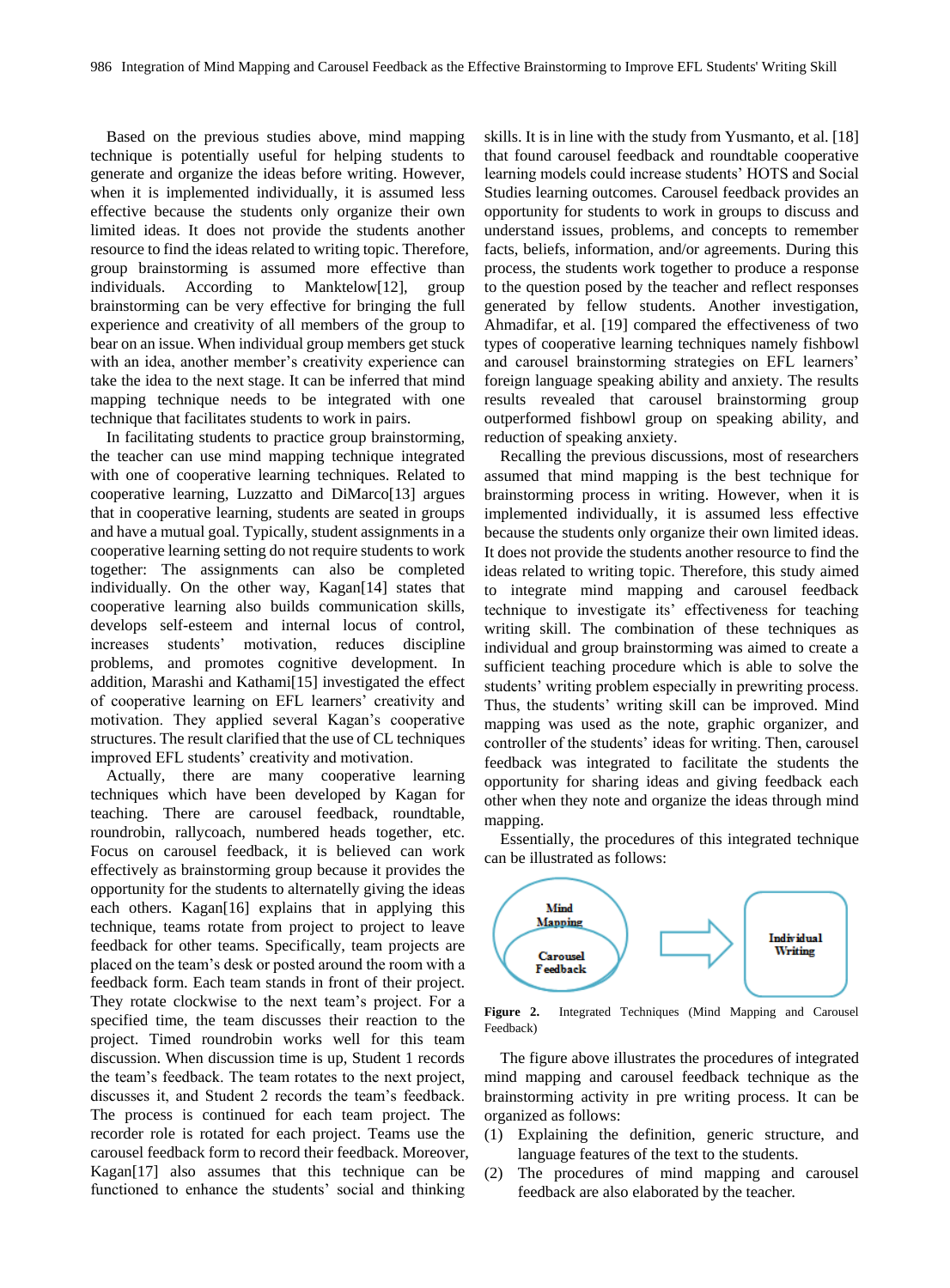- (3) The students are divided into several groups. There are several different writing topics distributed to each group.
- (4) A piece of paper for mind mapping is distributed for each group.
- (5) Every group discuss to organize and note the writing ideas in mind mapping paper.
- (6) All groups are instructed to apply carousel feedback. Each group rotate clockwise from project to project and give feedback each other for the content of their mind mapping.
- (7) All the students back to their groups and reorganize their mind mapping content maximally.
- (8) As the next stage, the students write a text based on the given topic individually.
- (9) The students submit their writing to the teacher.

This research was purposed to answer the following research questions:

- (1) Is there any significant improvement of the students' writing skill after being taught by using integrated mind mapping and carousel feedback technique?
- (2) What the writing aspects significantly improve?

# **2. Method**

To answer the formulated research questions in this research, the researcher conducted a quantitative study in the form of pre-experimental design. According to Creswell[20], with pre-experimental designs, the researcher studies a single group and provides an intervention during the experiment. This design does not have a control group to compare with the experimental group. The design can be organized as follows:

**Table 1**. One-Group Pretest–Posttest Design

| Pre-Test | Independent | Post-Test |
|----------|-------------|-----------|
|          |             |           |

(Source: Adapted from Ary, et al. [21])

Related to the design presented above, this research was started by collecting the data the students' writing pretest score at the first meeting. Then, the treatment (integrated technique: mind mapping and carousel feedback) for teaching writing was given in two meetings for them. As the final stage, the posttest was administered to 21 students who have received the treatment.

As the population, there were 152 students at the second semester of English Department in State Islamic Institute of Metro. Based on the syllabus at the second semester, the students were supposed to master academic writing such as composing a text, essay, or project paper. The samples of this study involved 21 participants consisting of 8 males and 13 females who were chosen purposively based on their low level of writing skill. Relevant with the purpose of study, the participants were the students who have

mastered sufficient grammar and vocabulary but still have difficulties in mastering writing skill especially in prewriting process. Therefore, the chosen samples are believed can to be suitable representatives being generalized in the result of this research.

In collecting the data, writing tests were conducted as the pre-test and post-test to evaluate the students' writing skill. The pretest was given at the first meeting before the treatment. Meanwhile, posttest was administered after the treatment had been implemented. The treatment was the implementation of integrated technique (mind mapping and carousel feedback) in teaching writing skill.

In writing pretest, the students were required to write a descriptive text about famous people individually based on provided topics in worksheet. They had 60 minutes to write at least two paragraphs. The posttest was also conducted with the same rule and instrument as in pretest. However, it had different topics of writing. Moreover, the students' writing was scored by using rating scales of writing assessment adapted from Heaton[22] which has good construct validity. Using this writing assessment scale, the students' writing was scored based on each writing aspect. Then, it was calculated to conclude the final score.

To answer the research questions, the data was analyzed through paired sample T-test by using SPSS statistics 17.0 to compare the mean of students' writing scores of pretest and posttest in general and each aspect.

Essentially, the formulated hypothesis below was addressed to answer the first research question of the study.

- H0: There is no significant improvement of students' writing skill after being taught by using integrated mind mapping and carousel feedback technique.
- H1: There is significant improvement of students' writing skill after being taught by using integrated mind mapping and carousel feedback technique.

The hypotheses above would be accepted or rejected based on the criteria of data analysis interpretations. If the probability (p) value  $< 0.05$ , and t<sub>observed</sub>  $> t_{table}$ , H1 is accepted. On the contrary, if the  $t_{observed} < t_{table}$ , H0 is accepted.

# **3. Result and Findings**

The results of this research are elaborated based on the formulated research questions. It can be discussed as follows:

1) Is there any significant improvement of the students' writing skill after being taught by using integrated mind mapping and carousel feedback technique?

After conducting pretest and posttest, the students' writing was scored by using rating scales of writing assessment adapted from Heaton (1988: 146). The result of the students' writing pretest and posttest score in general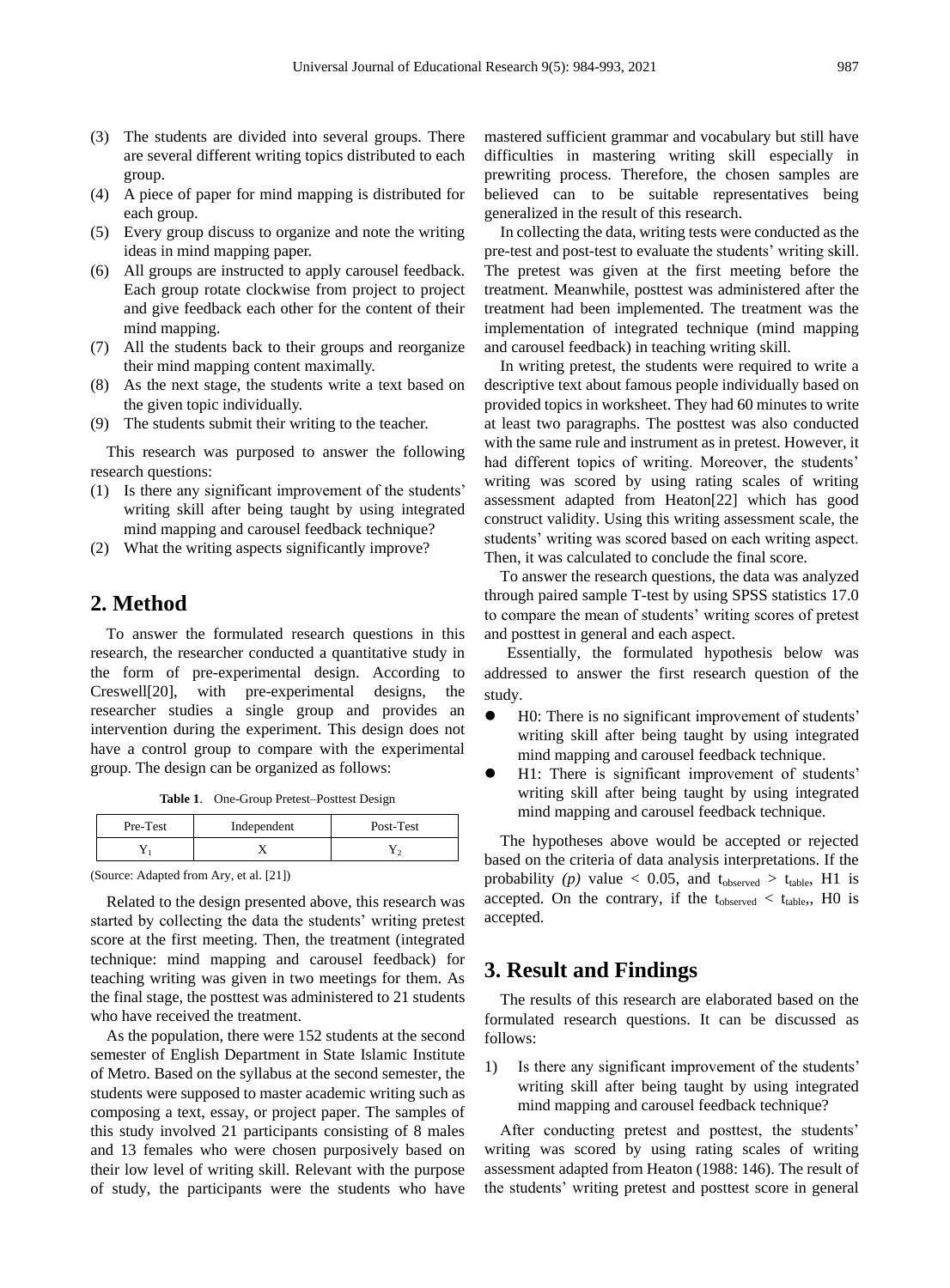can be summarized in table 2.

**Table 2.** Descriptive Statistics of Writing Scores in General

|        |          | Mean    | N  | Std.<br>Deviation | Std. Error<br>Mean |
|--------|----------|---------|----|-------------------|--------------------|
| Pair 1 | Pretest  | 63.5714 | 21 | 7.64573           | 1.66843            |
|        | Posttest | 73.2381 | 21 | 9.12636           | 1.99154            |

The table 2 shows that the mean score of pretest was 63.5714 and posttest was 73.2381. It indicates that there is a difference in mean of pretest and posttest that is 9.6667. It can be inferred that there is an improvement of students' score from pretest to posttest, before and after the treatment was given. Since there is the improvement, it means that the use of integrated mind mapping and carousel feedback technique is effective to improve students' writing skill.

Furthermore, to answer the first research question, the data of students' writing pretest and posttest scores in general also was analyzed through paired sample T-test SPSS statistics 17.0. The result can be shown in table 3.

As shown by the table 3 that the *p* value (0,000) is lower than 0.05 and  $t_{observed}$  (7.421) is higher than  $t_{table}$  (2.086) at df (20). It means H1 is accepted and H0 is rejected. It can be inferred that there is a significant improvement of the students' writing skill after being taught by using integrated mind mapping and carousel feedback technique.

#### 2) What the writing aspects significantly improve?

As stated at the previous discussion, the students' writing was also scored based on each aspect. The result of the students' writing pretest and posttest scores for each aspect can be summarized in table 4.

| <b>Table 3.</b> Paired Samples Test of Writing Scores in General |                    |            |         |                                  |                                              |            |          |    |                   |
|------------------------------------------------------------------|--------------------|------------|---------|----------------------------------|----------------------------------------------|------------|----------|----|-------------------|
|                                                                  |                    |            |         |                                  |                                              |            |          |    |                   |
|                                                                  |                    | Mean       |         | Std. Deviation   Std. Error Mean | 95% Confidence Interval of<br>the Difference |            | T        | Df | $Sig. (2-tailed)$ |
|                                                                  |                    |            |         |                                  | Lower                                        | Upper      |          |    |                   |
| Pair 1                                                           | Pretest – Posttest | $-9.66667$ | 5.96937 | 1.30262                          | $-12.38389$                                  | $-6.94944$ | $-7.421$ | 20 | .000              |

|        |                              | Mean    | N  | Std. Deviation | Std. Error Mean |
|--------|------------------------------|---------|----|----------------|-----------------|
| Pair 1 | <b>Content Pretest</b>       | 17.4286 | 21 | 2.31455        | .50508          |
|        | <b>Content Posttest</b>      | 21.4762 | 21 | 3.84212        | .83842          |
| Pair 2 | <b>Organization Pretest</b>  | 12.2381 | 21 | 2.40634        | .52511          |
|        | <b>Organization Posttest</b> | 15.7619 | 21 | 2.38547        | .52055          |
| Pair 3 | <b>Vocabulary Pretest</b>    | 12.8095 | 21 | 1.99045        | .43435          |
|        | <b>Vocabulary Posttest</b>   | 13.9524 | 21 | 1.74574        | .38095          |
| Pair 4 | Language Use Pretest         | 16.8571 | 21 | 4.31608        | .94185          |
|        | Language Use Posttest        | 17.9048 | 21 | 3.80664        | .83068          |
|        | <b>Mechanics Pretest</b>     | 4.2381  | 21 | .43644         | .09524          |
| Pair 5 | <b>Mechanics Posttest</b>    | 4.1429  | 21 | .35857         | .07825          |

**Table 4.** Descriptive Statistics of Writing Scores in Each Aspect

**Table 5.** Paired Samples Test of Writing Scores in Each Aspect

|        |                                                    |            |                   |                    | 95% Confidence Interval<br>of the Difference | T          | df       | Sig.<br>(2-tailed) |      |
|--------|----------------------------------------------------|------------|-------------------|--------------------|----------------------------------------------|------------|----------|--------------------|------|
|        |                                                    | Mean       | Std.<br>Deviation | Std. Error<br>Mean | Lower                                        | Upper      |          |                    |      |
| Pair 1 | <b>Content Pretest - Content Posttest</b>          | $-4.04762$ | 3.39818           | .74154             | $-5.59445$                                   | $-2.50079$ | $-5.458$ | 20                 | .000 |
| Pair 2 | Organization Pretest - Organization<br>Posttest    | $-3.52381$ | 2.94311           | .64224             | $-4.86350$                                   | $-2.18412$ | $-5.487$ | 20                 | .000 |
| Pair 3 | Vocabulary Pretest - Vocabulary Posttest - 1.14286 |            | 2.24245           | .48934             | $-2.16361$                                   | $-12211$   | $-2.335$ | 20                 | .030 |
| Pair 4 | Language Use Pretest - Language Use<br>Posttest    | $-1.04762$ | 3.36862           | .73509             | $-2.58100$                                   | .48576     | $-1.425$ | 20                 | .170 |
| Pair 5 | Mechanics Pretest - Mechanics Posttest             | .09524     | .30079            | .06564             | $-.04168$                                    | .23216     | 1.451    | 20                 | .162 |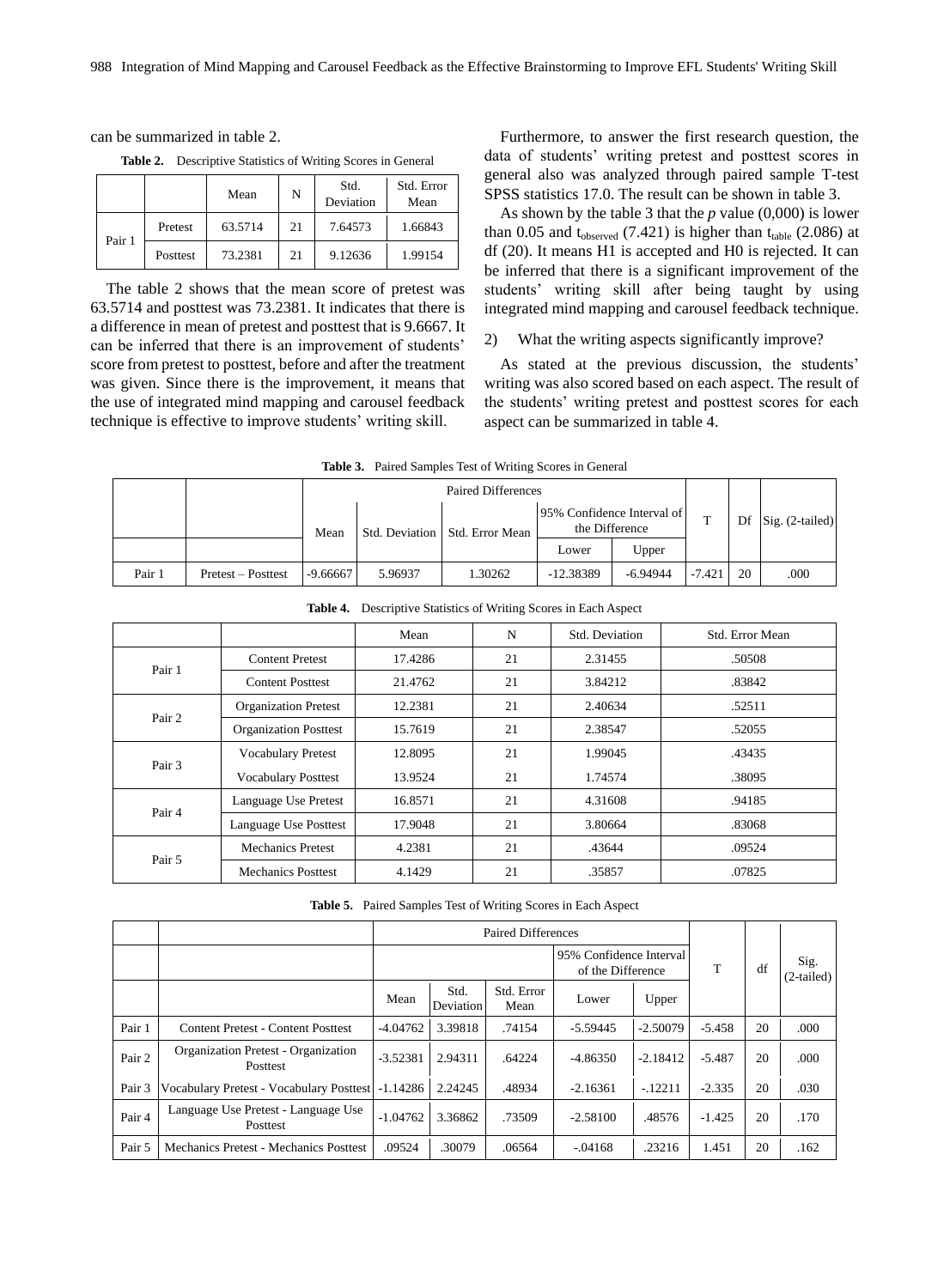The statistics table 4 reports the results of students' writing pretest and posttest scores for each writing aspect. It shows that there are improvements of the students writing skill in all aspects except mechanics. Since the mean of posttest for content, organization, vocabulary, and language use is higher than pretest.

In order to answer the second research question, the data of the students' writing score of pretest and posttest in each aspect was compared through paired sample T-test by using SPSS statistics 17.0. The result can be seen in the table 5.

Based on the table 5, it can be found that there are significant improvements only on the aspects of content, organization, and vocabulary. It can be known from the p value of content (0.000), organization (0.000), and vocabulary  $(0.030)$  less than 0.05, then  $t_{observed}$  of content (5.458), organization (5.487), and vocabulary (2.335) is higher than  $t_{table}$  (2.086) at df (20). It can be inferred that there is significant improvement of the students' writing skill especially on the aspects of content, organization, and vocabulary after being taught by using integrated mind mapping and carousel feedback technique.

## **4. Conclusion**

The main purpose of this research was to investigate the effectiveness of integrated mind mapping and carousel feedback technique in teaching writing skill. There were two formulated research questions addressed based on the objective of this study. The first research question was formulated to find out whether there was any significant improvement of students' writing skill after being taught by using integrated mind mapping and carousel feedback technique and the second question was to find out what the writing aspects significantly improved.

Considering the result obtained from paired sample T-test analysis by using SPSS, it was found that there was a significant improvement of the students' writing skill after being taught by using integrated mind mapping and carousel feedback technique. The data proved that tobserved  $(7.421)$  is higher than t<sub>table</sub>  $(2.086)$  at the significance level less than 0.05. Much deeper, the result also found that there was significant improvement on the aspects of content, organization, and vocabulary. The *p* value of content (0.000), organization (0.000), and vocabulary (0.030) less than  $0.05$ , then  $t_{observed}$  of content (5.458), organization  $(5.487)$ , and vocabulary  $(2.335)$  is higher than t<sub>table</sub>  $(2.086)$ at df (20).

Based on the results above, it can be inferred that the integrated mind mapping and carousel feedback technique is effective to enhance the students' writing skill particularly on the aspects of content, organization, and vocabulary. Thus, the integration of these techniques (mind mapping and carousel feedback) successfully solved the students' writing problem especially in prewriting process. On the other word, it was effective to provide the solution for the students at intermediate level who have mastered sufficient vocabularies and grammar, however they still have problem in organizing and generating ideas for writing. Actually, the role of mind mapping was as the effective technique for note, graphic organizer, and controller of students' ideas in writing.

However, when it is implemented individually, it is assumed less effective because the students only organize their own limited ideas. It does not provide the students another resource to find the ideas related to writing topics. Therefore, carousel feedback was integrated in this research as group brainstorming to facilitate the students the opportunity for sharing ideas and giving feedback each other when they note and organize the ideas through mind mapping. As suggested by Manktelow (2011:6) that group brainstorming can be very effective for bringing the full experience and creativity of all members of the group to bear on an issue. When individual group members get stuck with an idea, another member's creativity experience can take the idea to the next stage. Overall, the result of this research was in line with Bukhari (2016) who concluded that the learners who were taught through Mind maps, improved cohesion and coherence; content paragraph structure and length in writing. Moreover, it also successfully proved the theory from Kagan (2009: 6.24) that carousel feedback technique can be functioned to enhance the students' social and thinking skills.

As the pedagogical implications, this present research implies that the English teachers can apply integrated technique (mind mapping and carousel feedback) to solve students' problem especially in prewriting process. It aims to facilitate the students for practicing individual and group brainstorming at the same occasion. Moreover, it also remains that the integrations of some techniques in teaching are essentially needed to maximize the teaching process. Thus, the students' skill can be improved. Considering the limitation of the study, this research only involved 21 participants as the samples. Therefore, the further researches are suggested to conduct relevant research with more quantity of samples.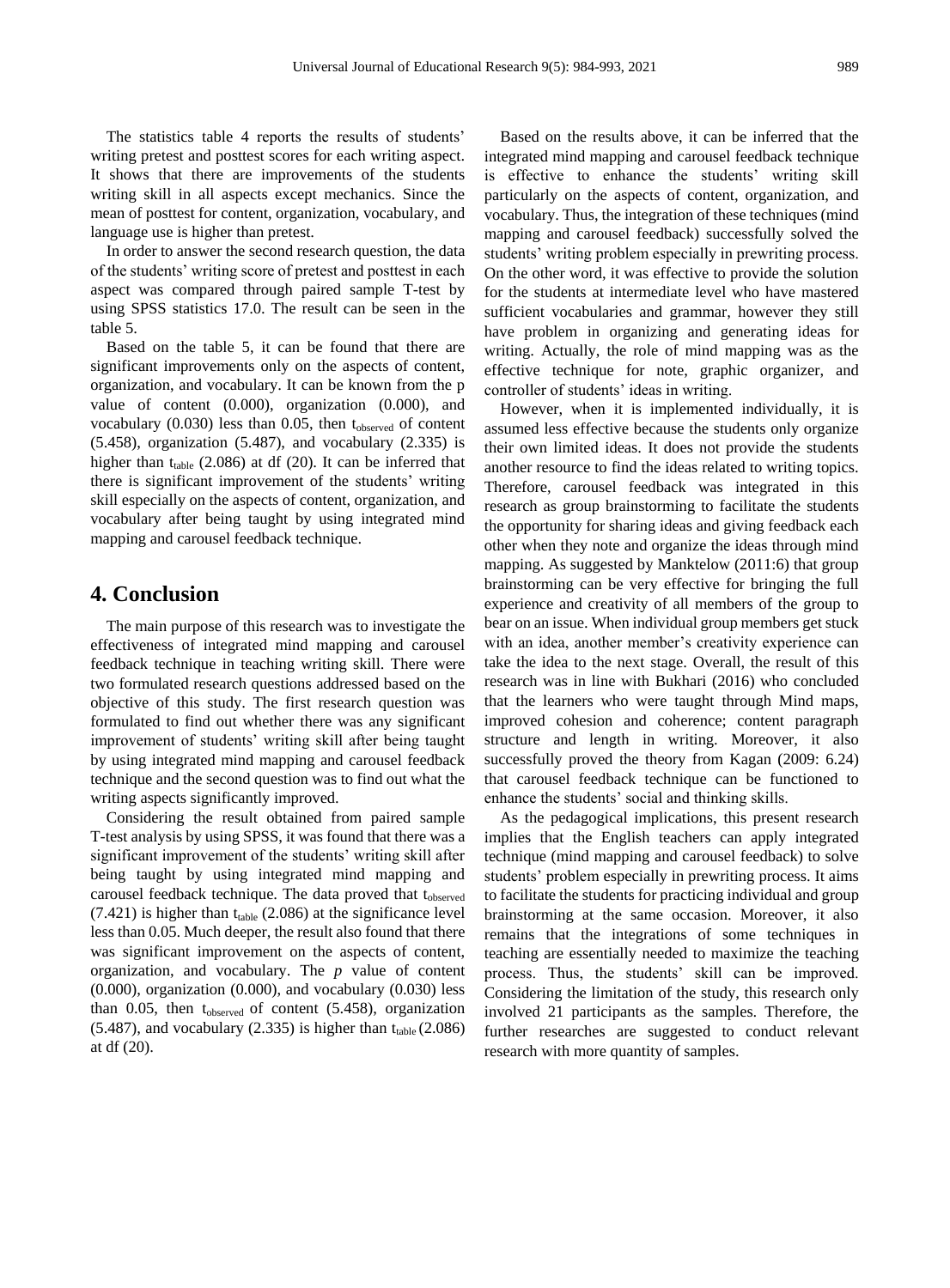990 Integration of Mind Mapping and Carousel Feedback as the Effective Brainstorming to Improve EFL Students' Writing Skill

# **APPENDICES**

### **Appendix 1. Instrument of Pretest and Posttest**

### **PRE-TEST**

# **Name:**

## **Class:**

**Direction:** *Write a descriptive text about person based on the provided topics below (at least two paragraphs)!*

- 1. Atta Halilintar
- 2. Ariel Noah
- 3. Afgan
- 4. Syahrini
- 5. Jokowi

#### **Time allocation**: 60 Minutes

Answer:

### **POST-TEST**

## **Name:**

**Class:**

**Direction**: *Write a descriptive text about person based on the provided topics below (at least two paragraphs)!*

- 1. Ahmad Dhani
- 2. Sule
- 3. Deddy Corbuzier
- 4. Rhoma Irama
- 5. Raffi Ahmad

### **Time allocation**: 60 Minutes

Answer: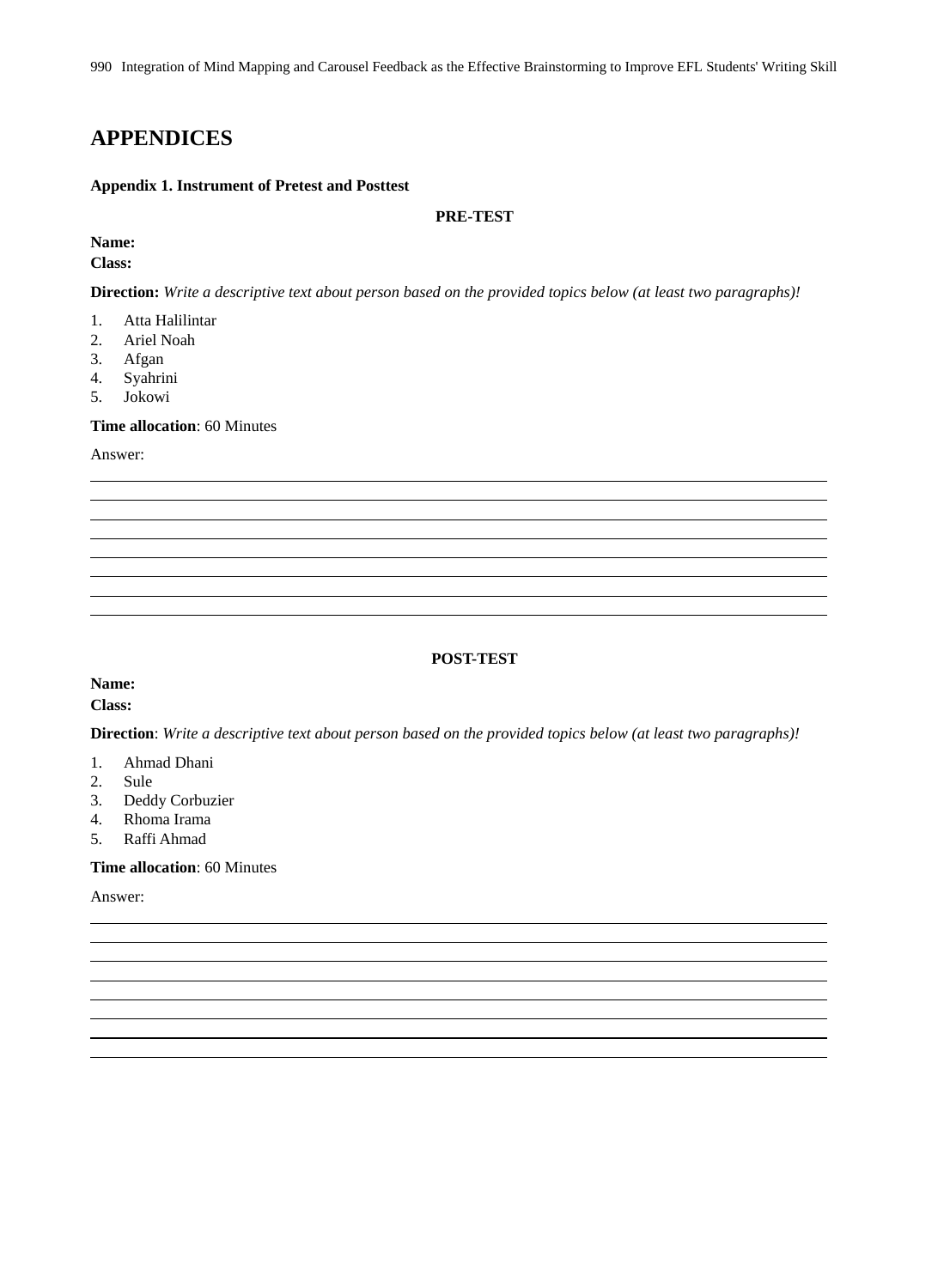# **Appendix 2. The Students' Writing Pre-Test and Posttest Scores**

| NO                                     | <b>NAME</b>            | $\bf{CO}$ | OR        | <b>VO</b>        | LU        | MC                       | <b>TOTAL SCORE</b> |
|----------------------------------------|------------------------|-----------|-----------|------------------|-----------|--------------------------|--------------------|
| $\mathbf{1}$                           | AP                     | 16        | 13        | 13               | 17        | $\overline{4}$           | 63                 |
| $\overline{c}$                         | <b>ARP</b>             | 21        | 13        | 13               | 21        | $\overline{4}$           | 72                 |
| $\mathfrak{Z}$                         | $\mathbf{A}\mathbf{S}$ | 16        | 9         | 13               | 21        | $\overline{4}$           | 63                 |
| $\overline{4}$                         | <b>CCP</b>             | 16        | 13        | 13               | $10\,$    | $\overline{4}$           | 56                 |
| $\sqrt{5}$                             | <b>DMS</b>             | 16        | 9         | 9                | $10\,$    | $\overline{4}$           | $\sqrt{48}$        |
| $\sqrt{6}$                             | $\rm EP$               | 16        | 9         | 9                | 17        | $\sqrt{5}$               | 56                 |
| $\tau$                                 | <b>ENS</b>             | 16        | 9         | 17               | $17\,$    | $\overline{4}$           | 63                 |
| 8                                      | <b>FBD</b>             | 21        | 13        | 13               | 17        | $\overline{4}$           | 68                 |
| $\overline{9}$                         | <b>FAL</b>             | 16        | 9         | 13               | 21        | $\overline{4}$           | 63                 |
| 10                                     | $\rm ILS$              | 16        | 17        | 13               | 17        | $5\,$                    | 68                 |
| 11                                     | <b>MKDS</b>            | 21        | 13        | 13               | $21\,$    | $\overline{4}$           | $72\,$             |
| 12                                     | ${\rm SN}$             | 16        | 9         | $\boldsymbol{9}$ | $10\,$    | $\overline{4}$           | $48\,$             |
| 13                                     | $\rm SP$               | 21        | 13        | 13               | 21        | $\overline{4}$           | $72\,$             |
| 14                                     | SS                     | 16        | 17        | 17               | $17\,$    | $\sqrt{5}$               | $72\,$             |
| 15                                     | SA                     | 21        | 13        | 13               | 17        | $\overline{4}$           | 68                 |
| 16                                     | SW                     | 16        | 13        | 13               | 10        | $\overline{4}$           | 56                 |
| 17                                     | TF                     | 16        | 13        | 13               | 10        | $\overline{4}$           | 56                 |
| 18                                     | <b>TQ</b>              | $21\,$    | 13        | 13               | $21\,$    | $\overline{4}$           | $72\,$             |
| 19                                     | ${\rm TS}$             | 16        | 13        | 13               | $21\,$    | $\sqrt{5}$               | 68                 |
| 20                                     | <b>VRP</b>             | 16        | 13        | 13               | 17        | $\overline{4}$           | 63                 |
| 21                                     | <b>VLA</b>             | 16        | 13        | 13               | 21        | 5                        | 68                 |
|                                        | <b>TOTAL</b>           | 366       | 257       | 269              | 354       | 89                       | 1335               |
| THE STUDENTS' WRITING POST-TEST SCORES |                        |           |           |                  |           |                          |                    |
|                                        |                        |           |           |                  |           |                          |                    |
| NO                                     | <b>NAME</b>            | $\bf CO$  | <b>OR</b> | VO               | LU        | МC                       | <b>TOTAL SCORE</b> |
| $\mathbf{1}$                           | AP                     | 26        | 17        | 13               | 21        | $\overline{4}$           | 81                 |
| $\sqrt{2}$                             | <b>ARP</b>             | 26        | 20        | 17               | 21        | $\overline{4}$           | 88                 |
| $\mathfrak{Z}$                         | $\mathbf{A}\mathbf{S}$ | $21\,$    | 13        | 13               | $21\,$    | $\overline{4}$           | 72                 |
| $\overline{4}$                         | <b>CCP</b>             | 16        | 13        | 13               | 17        | $\overline{4}$           | 63                 |
| 5                                      | <b>DMS</b>             | 16        | 13        | 13               | $10\,$    | $\overline{4}$           | 56                 |
| 6                                      | $\rm EP$               | 16        | 17        | 13               | 17        | 5                        | 68                 |
| $\tau$                                 | <b>ENS</b>             | $21\,$    | 17        | 13               | 17        | $\overline{\mathcal{L}}$ | $72\,$             |
| $\,8\,$                                | <b>FBD</b>             | 26        | 20        | 17               | 21        | $\overline{4}$           | 88                 |
| 9                                      | <b>FAL</b>             | 26        | 17        | 13               | 17        | $\overline{4}$           | $77\,$             |
| 10                                     | $\rm ILS$              | 16        | 17        | 13               | 17        | 5                        | 68                 |
| 11                                     | <b>MKDS</b>            | 21        | 17        | 13               | 21        | $\overline{4}$           | 76                 |
| 12                                     | SN                     | 21        | 13        | 13               | 10        | $\overline{4}$           | 61                 |
| 13                                     | ${\rm SP}$             | 26        | 17        | 17               | 21        | $\overline{4}$           | 85                 |
| 14                                     | SS                     | 21        | 17        | 17               | 17        | 5                        | $77\,$             |
| 15                                     | SA                     | 21        | 17        | 17               | 17        | $\overline{4}$           | 76                 |
| 16                                     | SW                     | 21        | 13        | 13               | 21        | $\overline{4}$           | 72                 |
| 17                                     | TF                     | 21        | 13        | 13               | 10        | $\overline{4}$           | 61                 |
| 18                                     | TQ                     | 26        | 17        | 13               | 21        | 4                        | 81                 |
| 19                                     | ${\rm TS}$             | 16        | 13        | 13               | 17        | $\overline{4}$           | 63                 |
| 20                                     | <b>VRP</b>             | 21        | 13        | 13               | 21        | $\overline{4}$           | $72\,$             |
| 21                                     | <b>VLA</b><br>TOTAL    | 26<br>451 | 17<br>331 | 13<br>293        | 21<br>376 | $\overline{4}$<br>87     | $81\,$<br>1538     |

# **THE STUDENTS' WRITING PRE-TEST SCORES**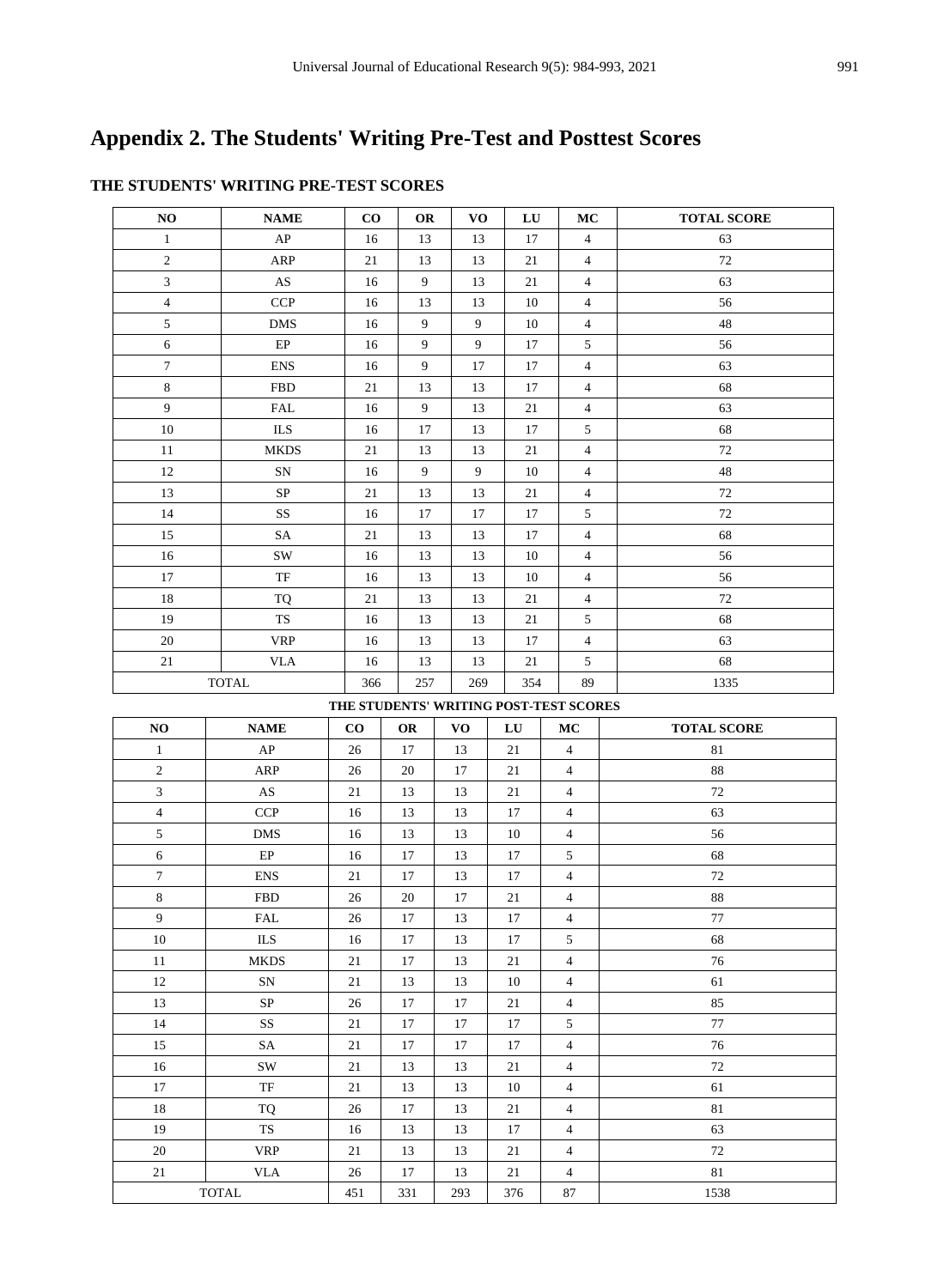# **Appendix 3. Rating Scales of Writing Assessment**

|                   | Excellent to very good                                                     | Good to average                                                                                            | Fair to poor                                                                         | Very poor                                                               |  |
|-------------------|----------------------------------------------------------------------------|------------------------------------------------------------------------------------------------------------|--------------------------------------------------------------------------------------|-------------------------------------------------------------------------|--|
|                   | $30 - 27$                                                                  | $26 - 22$                                                                                                  | $21 - 17$                                                                            | $16-13$                                                                 |  |
| <b>Content</b>    | Knowledgeable-substantive                                                  | Some knowledge of subject                                                                                  | Limited knowledge of                                                                 | Does not show                                                           |  |
|                   | $-$ etc.                                                                   | $-$ adequate range $-$ etc.                                                                                | $subject - little$                                                                   | knowledge of subject $-$                                                |  |
|                   |                                                                            |                                                                                                            | $substance - etc.$                                                                   | $non-substantive - etc.$                                                |  |
|                   | Excellent to very good                                                     | Good to average                                                                                            | Fair to poor                                                                         | Very poor                                                               |  |
|                   | $20 - 18$                                                                  | $17 - 14$                                                                                                  | $13 - 10$                                                                            | $9 - 7$                                                                 |  |
| Organization      | Fluent expression - ideas                                                  | Somewhat choppy - loosely                                                                                  | Non-fluent $-$ ideas                                                                 | Does not communicate –                                                  |  |
|                   | clearly stated - etc.                                                      | organized but main ideas                                                                                   | confused or                                                                          | no organization $-$ etc.                                                |  |
|                   |                                                                            | stand out $-$ etc.                                                                                         | disconnected - etc.                                                                  |                                                                         |  |
|                   | Excellent to very good                                                     | Good to average                                                                                            | Fair to poor                                                                         | Very poor                                                               |  |
|                   | $20-18$                                                                    | $17 - 14$                                                                                                  | $13 - 10$                                                                            | $9 - 7$                                                                 |  |
| <b>Vocabulary</b> | Sophisticated range -<br>effective word/idiom choice<br>and usage $-$ etc. | Adequate range -<br>occasional errors of<br>word/idiom form, choice,<br>usage but meaning not<br>obscured. | Limited range -<br>frequent errors of word/<br>idiom form, choice,<br>$usage - etc.$ | Essentially translation -<br>little knowledge of<br>English vocabulary. |  |
|                   | Excellent to very good                                                     | Good to average                                                                                            | Fair to poor                                                                         | Very poor                                                               |  |
|                   | $25 - 22$                                                                  | $21 - 19$                                                                                                  | $17 - 11$                                                                            | $10-5$                                                                  |  |
| Language use      | Effective complex                                                          | Effective but simple                                                                                       | Major problems in                                                                    | Virtually no mastery of                                                 |  |
|                   | $constructions - etc.$                                                     | $constructions - etc.$                                                                                     | simple/complex                                                                       | sentence construction                                                   |  |
|                   |                                                                            |                                                                                                            | $constructions - etc.$                                                               | $rules - etc.$                                                          |  |
|                   | Excellent to very good                                                     | Good to average                                                                                            | Fair to poor                                                                         | Very poor                                                               |  |
|                   | 5                                                                          |                                                                                                            | 3                                                                                    |                                                                         |  |
|                   |                                                                            |                                                                                                            |                                                                                      | No mastery of                                                           |  |
| <b>Mechanics</b>  |                                                                            |                                                                                                            | Frequent errors of                                                                   | conventions – dominated                                                 |  |
|                   | Demonstrates mastery of                                                    | Occasional errors of                                                                                       | spelling, punctuation,                                                               | by errors of spelling,                                                  |  |
|                   | $conventions - etc.$                                                       | spelling, punctuation $-$ etc.                                                                             | capitalization - etc.                                                                | punctuation,                                                            |  |
|                   |                                                                            |                                                                                                            |                                                                                      | capitalization,                                                         |  |
|                   |                                                                            |                                                                                                            |                                                                                      | paragraphing – etc.                                                     |  |

**Table a.** Rating Scales of Writing Assessment

(Source: Adapted from Heaton, 1988:146)

# **REFERENCES**

- [1] J. C. Richards, Willy A. R., "Teaching Writing," in Methodology in Language Teaching-An Anthology of Current Practice, CUP, 2002, pp. 303.
- [2] H. D. Brown, "Teaching Writing," in Teaching by Principles an interactive Approach to Language Pedagogy, 2nd ed, Longman, 2001, pp. 335.
- [3] A. P. Johnson, "The Process of Writing," in Teaching Reading and Writing, BLC, 2008, pp. 179-180.
- [4] S. Bailey, "The Writing Process," Academic Writing A Handbook for International Student, 2nd ed, Routledge, 2006, pp. 39.
- [5] J. Harmer, "Worked on Writing," How to Teach Writing, PL, 2004, pp. 89.
- [6] R. Triza., Muhammad K., Indra J. and Nova A., "The Effect of Clustering Technique Towards Students' Writing Skill Of Narrative Text In High School 5 Pariaman," Research Journal of Social Sciences, vol. 9, no. 2, pp. 10-16, 2016.
- [7] A. Marzelia, Jamiluddin, Hastini, "The Use of Clustering Technique to Improve Students' Skill in Writing Hortatory Exposition Text," e-Journal of English Language Teaching

Society (ELTS), vol. 2, no. 2, pp. 1-14, 2014.

- [8] S.S.F. Bukhari, "Mind Mapping Techniques to Enhance EFL Writing Skill," International Journal of Linguistics and Communication, vol. 4, no. 1, pp. 58-77, 2016.
- [9] Riswanto, Pebri P. P., "The Use of Mind Mapping Strategy in the Teaching of Writing at SMAN 3 Bengkulu, Indonesia," International Journal of Humanities and Social Science, vol. 2, no. 21, pp. 60-68, 2012.
- [10]Riswanto, "Improving the Students' Ability in Writing Report Genre Through Mind Mapping at Junior High Schools in South Sumatera, Indonesia," International Journal of Social Sciences, vol. 2, no. 1, pp. 1-18, 2016.
- [11]M. M. Yunus, C. H. Chien, "The Use of Mind Mapping Strategy in Malaysian University English Test (MUET) Writing," Creative Education, vol. 7, pp. 619-626, 2016.
- [12]J. C. E. O. Manktelow, "Brainstorming," Brainstorming Toolkit, MT, 2011, pp. 6.
- [13]E. Luzzatto, Giordano DiMarco, "An Overview of Techniques to Measure Peer Interactions from Three Perspectives and a Proposal for an Integrative Model," Collaborative learning. methodology, types of interactions and techniques, NSP, Inc., 2010, pp. 199.
- [14] S. Kagan, "What Does the Research Say?," Kagan Cooperative Learning, KP, 2009, pp. 3.6.
- [15] H. Marashi, H. Khatami, "Using Cooperative Learning to